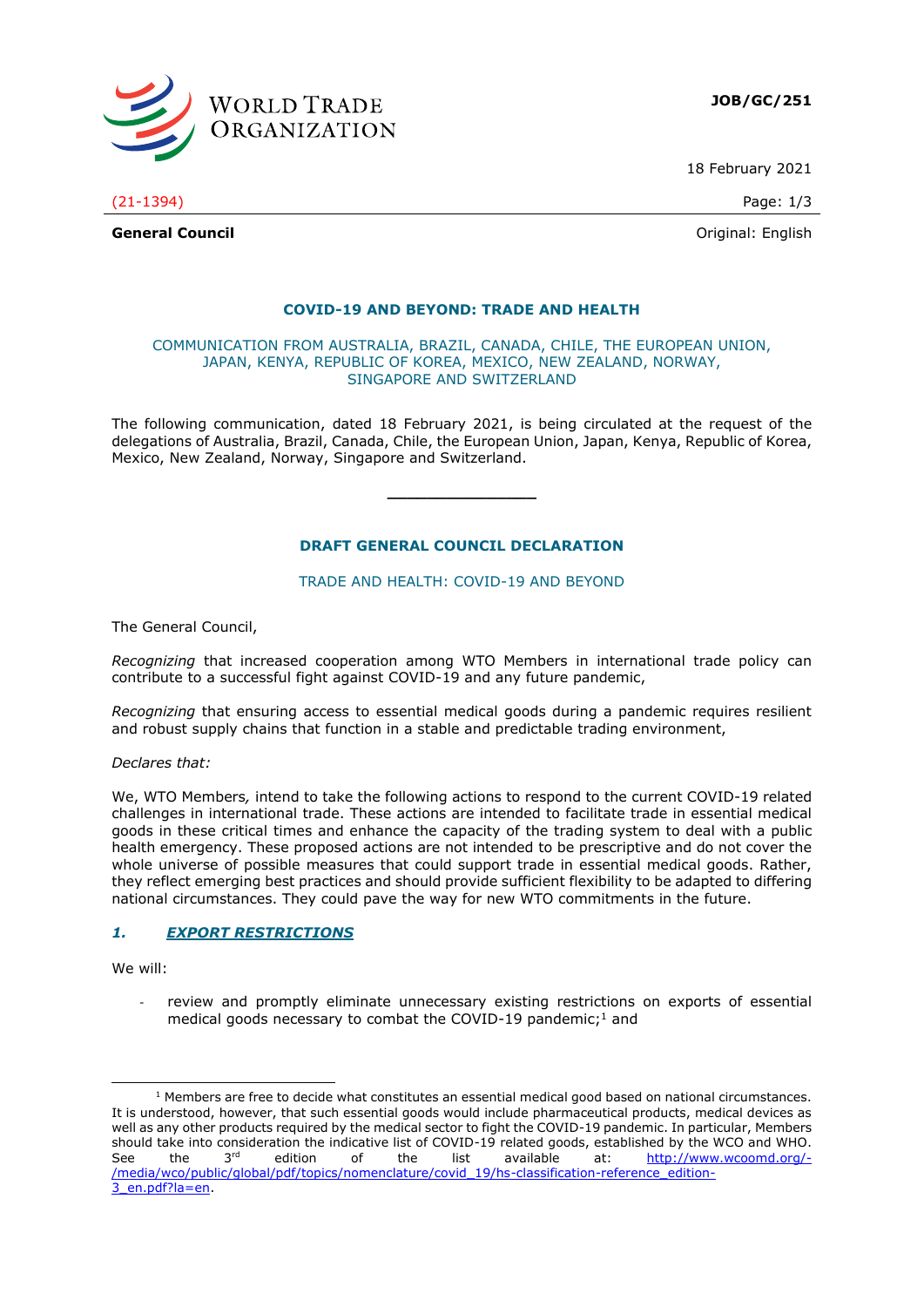- $-2 -$
- *-* exercise restraint in the imposition of any new export restrictions, including export taxes, on essential medical goods and on any prospective vaccine or vaccine materials.

In doing so, we will:

- *-* ensure that any measures deemed necessary to prevent or relieve critical shortages are implemented in a manner that is targeted, transparent, proportionate and temporary, and consistent with WTO obligations;
- *-* give particular consideration to the interest of the least developed and developing countries, many of which have scarce manufacturing capacities and are highly dependent on imports, in order to avoid a negative impact of such measures on their access to essential medical goods; and,
- *-* ensure that any trade measures, including export restrictions, do not disrupt the provision of humanitarian shipments of essential medical goods, nor the work of the COVAX facility in distributing vaccines.

Any export restrictions should be promptly notified to the WTO and published on a domestic website. The notification should include justification of the measures and an explanation of how the measure is consistent with the WTO agreements and why it was considered targeted and proportionate to the objective pursued. Equally, if following the review referred to above, it is decided to continue to maintain export restrictions, upon request, justification for the continuation of the measures and an explanation as above will be provided.

The period of validity of such measures should be as limited as possible and ideally, it should not exceed 3 months, subject to a possible extension. In any event, the duration of export restrictions should not exceed the duration of the state of public health emergency.

The above actions would help ensure equitable distribution of scarce essential medical goods and vaccines amongst WTO Members, in particular the most vulnerable ones.

## *2. CUSTOMS, SERVICES AND TECHNICAL REGULATIONS*

We will:

- *-* share experiences as regards the trade facilitating measures that have been put in place in response to the COVID-19 crisis with a view to establishing best practices in the context of a crisis. We will consider to what extent they can be made permanent. Such measures may include digital customs procedures, and services such as freight, logistics, distribution and transport, which have proven an effective tool in facilitating the frictionless movement of essential medical goods across borders.
- *-* cooperate in the exchange and implementation of best practices in the area of standards and technical requirements and, through collaboration within relevant international organizations, work towards enhanced regulatory alignment with the aim of facilitating trade and reducing adaptation costs for manufacturers of essential medical goods.

To this end, we will fully engage in the work of the relevant WTO bodies, including the Trade Facilitation and Technical Barriers to Trade Committees as well as the Council for Trade in Goods and Council for Trade in Services.

## *3. TARIFFS*

We will make best endeavours to temporarily remove or reduce tariffs on goods that are considered essential to fighting COVID-19 pandemic, as far as possible, taking into account national circumstances. We may choose the method of implementation of such a temporary tariff removal or reduction, which could take the form of emergency duty relief programs. The indicative list of COVID-19 related goods, established by the World Customs Organization and World Health Organization<sup>2</sup> could be helpful in the determination of the product scope.

<sup>2</sup> See footnote 1.